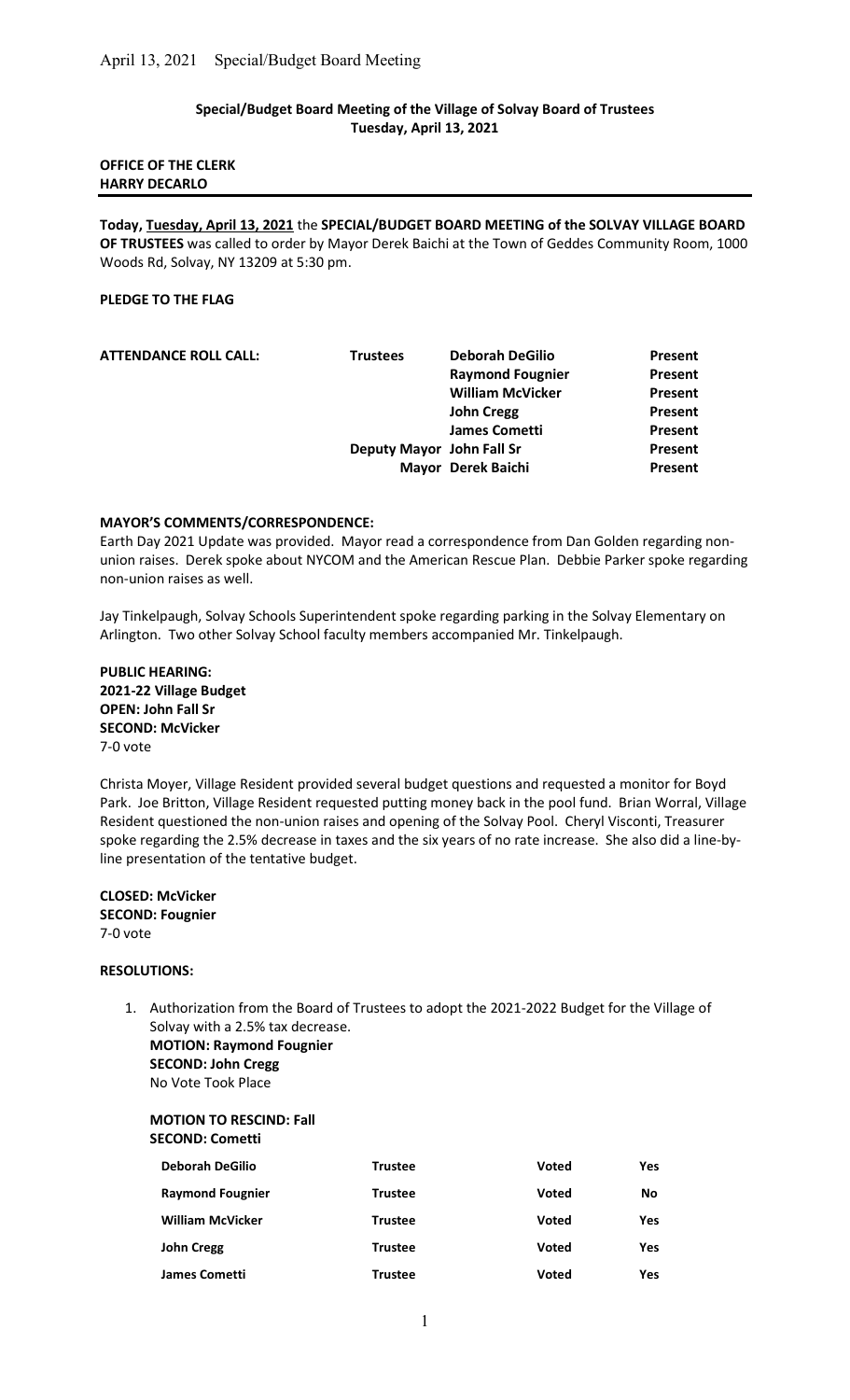| John Fall Sr | <b>Trustee</b> | Voted | Yes                                    |
|--------------|----------------|-------|----------------------------------------|
| Derek Baichi | <b>Mayor</b>   | Voted | Yes<br><b>Motion</b><br><b>Carried</b> |

2. Authorization from the Board of Trustees move the public comment section to the end of the meeting.

| <b>MOTION: Derek Baichi</b> |                |              |               |
|-----------------------------|----------------|--------------|---------------|
| <b>SECOND: John Fall Sr</b> |                |              |               |
| <b>Deborah DeGilio</b>      | <b>Trustee</b> | Voted        | Yes           |
| <b>Raymond Fougnier</b>     | <b>Trustee</b> | <b>Voted</b> | Yes           |
| <b>William McVicker</b>     | <b>Trustee</b> | Voted        | <b>Yes</b>    |
| <b>John Cregg</b>           | <b>Trustee</b> | <b>Voted</b> | Yes           |
| <b>James Cometti</b>        | <b>Trustee</b> | Voted        | Yes           |
| <b>John Fall Sr</b>         | <b>Trustee</b> | Voted        | <b>Yes</b>    |
| Derek Baichi                | <b>Mayor</b>   | Voted        | <b>Yes</b>    |
|                             |                |              | <b>Motion</b> |
|                             |                |              | Carried       |

3. Authorization from the Board of Trustees to increase the non-union wage increase from 2% to 3% effective for the 2021-2022 Village Budget. MOTION: Derek Baichi

## SECOND: John Fall Sr

| <b>Deborah DeGilio</b>  | <b>Trustee</b> | <b>Voted</b> | No                                    |
|-------------------------|----------------|--------------|---------------------------------------|
| <b>Raymond Fougnier</b> | <b>Trustee</b> | <b>Voted</b> | <b>No</b>                             |
| <b>William McVicker</b> | <b>Trustee</b> | <b>Voted</b> | <b>No</b>                             |
| <b>John Cregg</b>       | <b>Trustee</b> | <b>Voted</b> | No                                    |
| <b>James Cometti</b>    | <b>Trustee</b> | <b>Voted</b> | Yes                                   |
| John Fall Sr            | <b>Trustee</b> | <b>Voted</b> | Yes                                   |
| Derek Baichi            | <b>Mayor</b>   | <b>Voted</b> | Yes<br><b>Motion</b><br><b>Failed</b> |

4. Authorization from the Board of Trustees to add \$175,000 from surplus to Solvay Pool Project for sand blasting, pool cover, maintenance and hydro blasting. MOTION: Derek Baichi SECOND: John Fall Sr

### MOTION TO TABLE: John Cregg SECOND: William McVicker

| <b>Deborah DeGilio</b>  | <b>Trustee</b> | <b>Voted</b> | Yes                            |
|-------------------------|----------------|--------------|--------------------------------|
| <b>Raymond Fougnier</b> | <b>Trustee</b> | <b>Voted</b> | Yes                            |
| <b>William McVicker</b> | <b>Trustee</b> | <b>Voted</b> | Yes                            |
| <b>John Cregg</b>       | <b>Trustee</b> | <b>Voted</b> | Yes                            |
| <b>James Cometti</b>    | <b>Trustee</b> | <b>Voted</b> | <b>No</b>                      |
| John Fall Sr            | <b>Trustee</b> | <b>Voted</b> | <b>No</b>                      |
| Derek Baichi            | Mayor          | <b>Voted</b> | No<br><b>Motion</b><br>Carried |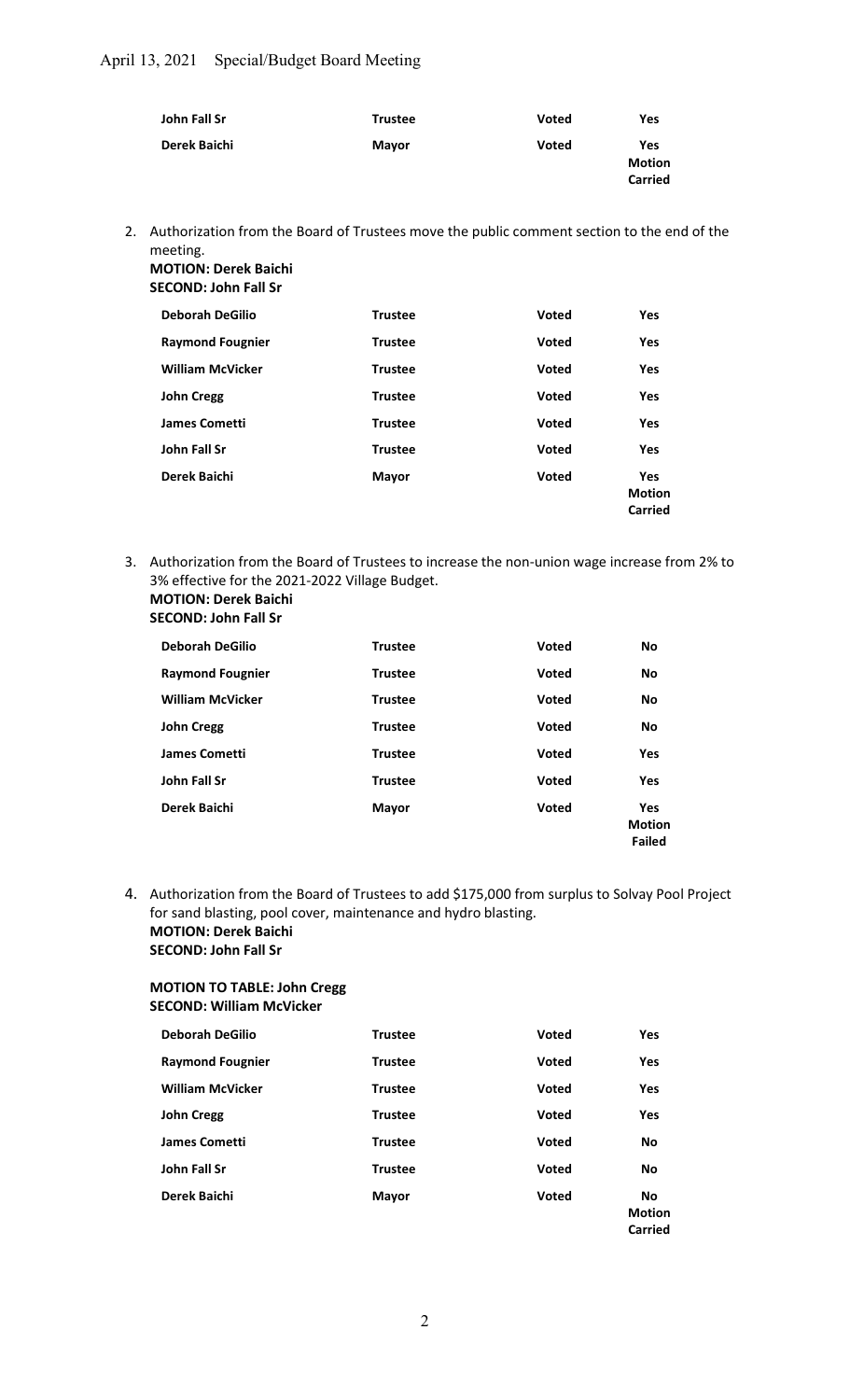5. Authorization from the Board of Trustees to add \$275,000 to the contingency account for emergencies in the 2021-22 Village Budget. MOTION: Derek Baichi

## SECOND: John Fall Sr

| <b>Deborah DeGilio</b>  | <b>Trustee</b> | <b>Voted</b> | No                                    |
|-------------------------|----------------|--------------|---------------------------------------|
| <b>Raymond Fougnier</b> | <b>Trustee</b> | <b>Voted</b> | <b>No</b>                             |
| <b>William McVicker</b> | <b>Trustee</b> | <b>Voted</b> | <b>No</b>                             |
| <b>John Cregg</b>       | <b>Trustee</b> | <b>Voted</b> | <b>No</b>                             |
| <b>James Cometti</b>    | <b>Trustee</b> | <b>Voted</b> | Yes                                   |
| John Fall Sr            | <b>Trustee</b> | <b>Voted</b> | <b>Yes</b>                            |
| Derek Baichi            | <b>Mayor</b>   | <b>Voted</b> | Yes<br><b>Motion</b><br><b>Failed</b> |

6. Authorization from the Board of Trustees to take \$200,000 out of surplus and allocate for infrastructure including village pool, sidewalks and roads. MOTION: Derek Baichi

# SECOND: John Fall Sr

| <b>Deborah DeGilio</b>  | <b>Trustee</b> | <b>Voted</b> | <b>No</b>                                    |
|-------------------------|----------------|--------------|----------------------------------------------|
| <b>Raymond Fougnier</b> | <b>Trustee</b> | <b>Voted</b> | <b>No</b>                                    |
| <b>William McVicker</b> | <b>Trustee</b> | <b>Voted</b> | <b>No</b>                                    |
| <b>John Cregg</b>       | <b>Trustee</b> | <b>Voted</b> | <b>No</b>                                    |
| <b>James Cometti</b>    | <b>Trustee</b> | <b>Voted</b> | Yes                                          |
| John Fall Sr            | <b>Trustee</b> | <b>Voted</b> | <b>Yes</b>                                   |
| Derek Baichi            | <b>Mayor</b>   | <b>Voted</b> | <b>Yes</b><br><b>Motion</b><br><b>Failed</b> |

7. Authorization from the Board of Trustees to adopt the 2021-2022 Budget for the Village of Solvay with a 2.5% tax decrease. MOTION: James Cometti

## SECOND: Raymond Fougnier

| <b>Deborah DeGilio</b>  | <b>Trustee</b> | <b>Voted</b> | <b>Yes</b>                             |
|-------------------------|----------------|--------------|----------------------------------------|
| <b>Raymond Fougnier</b> | <b>Trustee</b> | <b>Voted</b> | Yes                                    |
| <b>William McVicker</b> | <b>Trustee</b> | <b>Voted</b> | <b>Yes</b>                             |
| <b>John Cregg</b>       | <b>Trustee</b> | <b>Voted</b> | Yes                                    |
| <b>James Cometti</b>    | <b>Trustee</b> | Voted        | <b>Yes</b>                             |
| John Fall Sr            | <b>Trustee</b> | <b>Voted</b> | <b>Yes</b>                             |
| Derek Baichi            | <b>Mayor</b>   | <b>Voted</b> | <b>Yes</b><br><b>Motion</b><br>Carried |

8. Authorization from the Board of Trustees to pay Cerio Law Offices January 2021 (\$8,014.80), February 2021 (\$5,347.50), March 2021 (\$15,633.20) MOTION: Derek Baichi SECOND: Raymond Fougnier AYES: 7 NAYES: 0 MOTION CARRIED